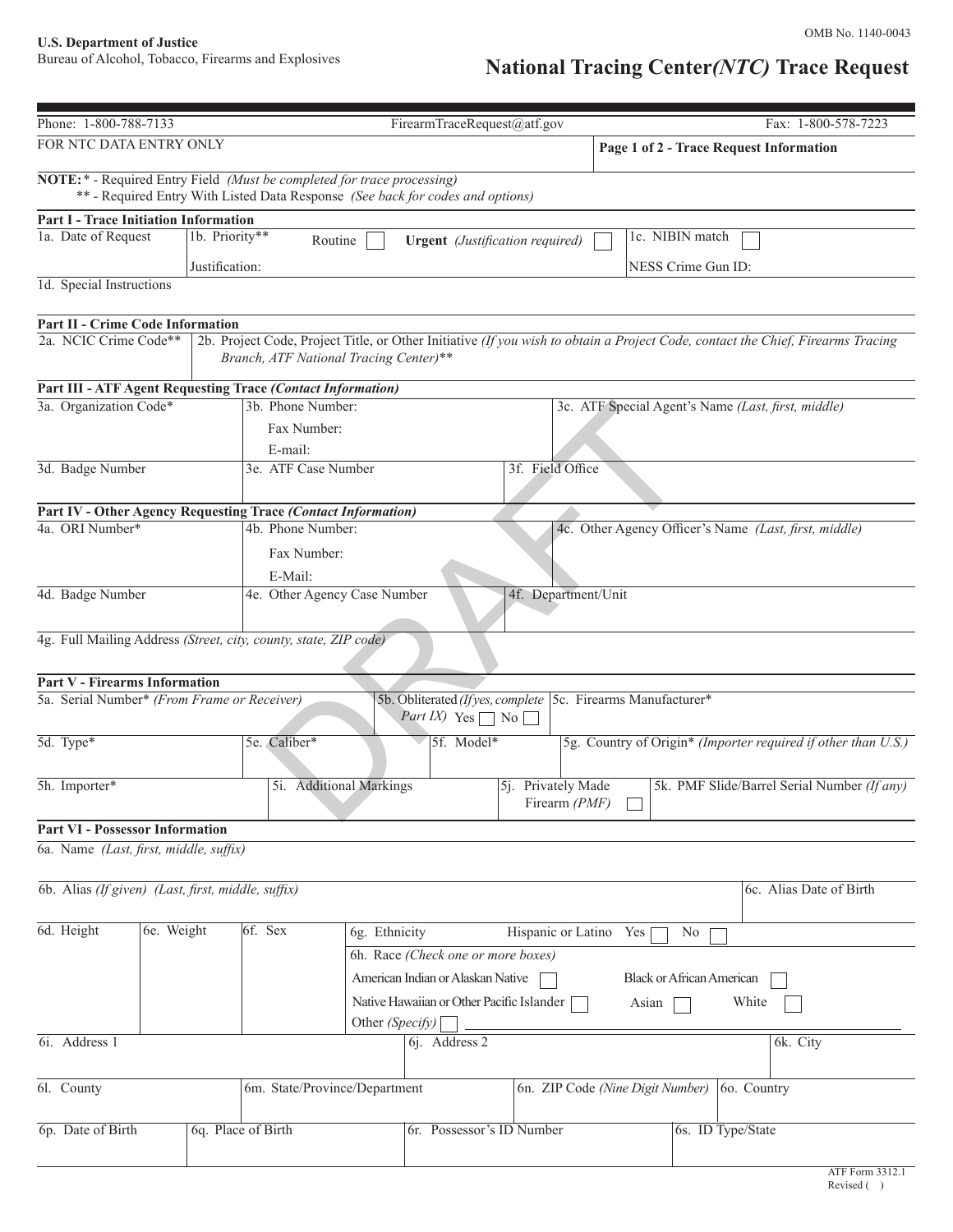## **Part VII - Associate Information**

7a. Name *(Last, first, middle, suffix)*

| Page 2 of 2 - Trace Request Information |
|-----------------------------------------|
|-----------------------------------------|

| 7b. Alias (If given) (Last, first, middle, suffix)                                                                               |  |               |                    |                                                                                     |                                    |                                           |                                  |                      |          | 7c. Alias Date of Birth |
|----------------------------------------------------------------------------------------------------------------------------------|--|---------------|--------------------|-------------------------------------------------------------------------------------|------------------------------------|-------------------------------------------|----------------------------------|----------------------|----------|-------------------------|
|                                                                                                                                  |  |               |                    |                                                                                     |                                    |                                           |                                  |                      |          |                         |
| 7d. Height<br>7e. Weight<br>7f. Sex                                                                                              |  |               |                    | 7g. Ethnicity<br>Hispanic or Latino Yes<br>No                                       |                                    |                                           |                                  |                      |          |                         |
|                                                                                                                                  |  |               |                    |                                                                                     | 7h. Race (Check one or more boxes) |                                           |                                  |                      |          |                         |
|                                                                                                                                  |  |               |                    |                                                                                     |                                    | American Indian or Alaskan Native         | <b>Black or African American</b> |                      |          |                         |
|                                                                                                                                  |  |               |                    |                                                                                     |                                    | Native Hawaiian or Other Pacific Islander | Asian                            |                      | White    |                         |
|                                                                                                                                  |  |               |                    | Other (Specify)                                                                     |                                    |                                           |                                  |                      |          |                         |
| 7i. Address 1                                                                                                                    |  |               |                    | 7j. Address 2                                                                       |                                    |                                           |                                  |                      | 7k. City |                         |
|                                                                                                                                  |  |               |                    |                                                                                     |                                    |                                           |                                  |                      |          |                         |
| 7l. County                                                                                                                       |  |               |                    | 7m. State/Province/Department                                                       | 7n. ZIP Code (Nine Digit Number)   |                                           |                                  | 7o. Country          |          |                         |
|                                                                                                                                  |  |               |                    |                                                                                     |                                    |                                           |                                  |                      |          |                         |
| 7p. Date of Birth                                                                                                                |  |               | 7q. Place of Birth |                                                                                     | 7r. Possessor's ID Number          |                                           | 7s. ID Type/State                |                      |          |                         |
|                                                                                                                                  |  |               |                    |                                                                                     |                                    |                                           |                                  |                      |          |                         |
| <b>Part VIII - Firearm Recovery Information</b>                                                                                  |  |               |                    |                                                                                     |                                    |                                           |                                  |                      |          |                         |
| 8a. Recovery Date*                                                                                                               |  | 8b. Address 1 |                    |                                                                                     |                                    |                                           | 8c. Address 2                    |                      |          |                         |
| 8d. City*                                                                                                                        |  |               |                    | 8e. County                                                                          |                                    | 8f. State*                                | 8g. ZIP Code                     |                      |          | 8h. Country             |
|                                                                                                                                  |  |               |                    |                                                                                     |                                    |                                           |                                  |                      |          |                         |
| 8i. Additional Recovery Information (School, park, airport, etc.)                                                                |  |               |                    |                                                                                     |                                    |                                           |                                  |                      |          |                         |
|                                                                                                                                  |  |               |                    |                                                                                     |                                    |                                           |                                  |                      |          |                         |
| <b>Part IX - Obliterated Serial Number Information</b>                                                                           |  |               |                    |                                                                                     |                                    |                                           |                                  |                      |          |                         |
|                                                                                                                                  |  |               |                    | 9a. Serial Number Category (Check one of the following serial number categories)    |                                    |                                           |                                  |                      |          |                         |
| <b>Restoration Pending</b>                                                                                                       |  |               |                    | Serial Number Restored                                                              |                                    |                                           | Partial Serial Number            |                      |          |                         |
| Unable To Restore Serial Number<br>Attempt to Obliterate Serial Number<br>Research/Review Multiple<br>Serial Number Combinations |  |               |                    |                                                                                     |                                    |                                           |                                  |                      |          |                         |
| 9b. Serial Number Being Submitted                                                                                                |  |               |                    |                                                                                     |                                    |                                           |                                  |                      |          |                         |
|                                                                                                                                  |  |               |                    | NOTE: On partial serial numbers enter * where character was unable to be recovered. |                                    |                                           |                                  |                      |          |                         |
| 9c. Obliteration Method Used (Check all that apply)                                                                              |  |               |                    |                                                                                     |                                    |                                           |                                  |                      |          |                         |
| AG - Worn by Age                                                                                                                 |  |               |                    | $DR - Drill$                                                                        |                                    |                                           |                                  | ES - Electric Scribe |          |                         |
| FI - Filled In                                                                                                                   |  |               |                    | GC - Grinder Course                                                                 |                                    |                                           |                                  | GS - Grinder Smooth  |          |                         |
| GV - Grinder Concave                                                                                                             |  |               |                    | PD - Peened                                                                         |                                    |                                           | PN - Punch                       |                      |          |                         |
| SB - Scratch Pointed/BROA                                                                                                        |  |               |                    |                                                                                     | SN - Scratch Pointed/NARR          |                                           | OR - Other                       |                      |          |                         |

9d. Additional Remarks, Firearms Markings, Possible Serial Number Combinations, or Other Special Instructions